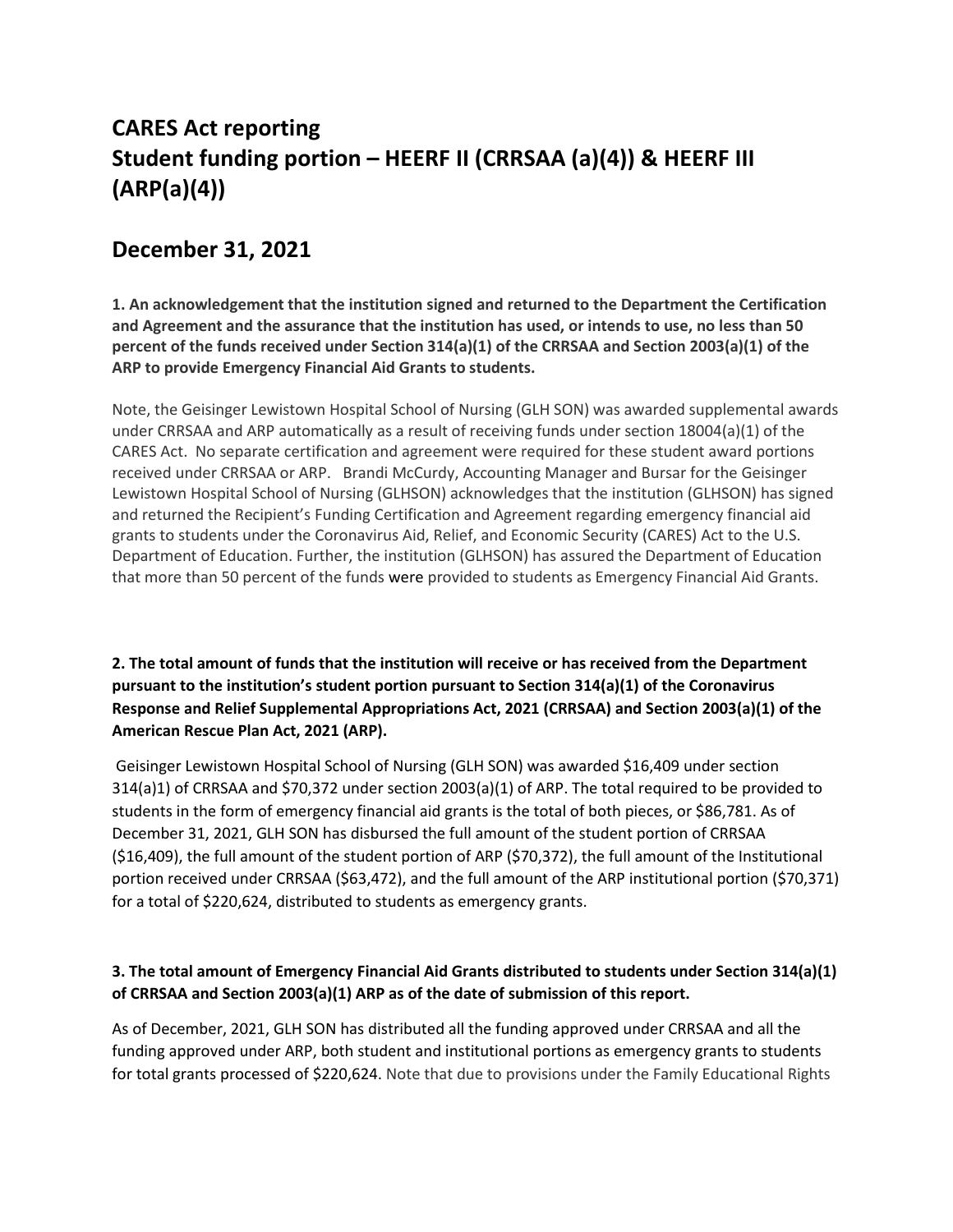and Privacy Act (20 U.S.C. § 1232g; 34 CFR Part 99) the number of students eligible and the number of students who received emergency grants cannot be publicly displayed.

#### **4. The estimated total number of students at the institution eligible to participate in programs under and thus eligible to receive Emergency Financial Aid Grants to students under Section 314(a)(1) of CRRSAA and Section 2003 (a)(1) of ARP**

Due to provisions under the Family Educational Rights and Privacy Act (20 U.S.C. § 1232g; 34 CFR Part 99) the number of students eligible and the number of students who received emergency grants cannot be publicly displayed.

#### **5. The total number of students who have received an Emergency Financial Aid Grant to students under Section 314(a)(1) of CRRSAA and Section 2003 (a)(1) of ARP**

Due to provisions under the Family Educational Rights and Privacy Act (20 U.S.C. § 1232g; 34 CFR Part 99) the number of students eligible and the number of students who received emergency grants cannot be publicly displayed.

#### **6. The method(s) used by the institution to determine which students receive Emergency Financial Aid Grants and how much they would receive under Section 314(a)(1) of CRRSAA and Section 2003 (a)(1) of ARP.**

GLH SON distributed the funding received directly to all enrolled nursing students (note, there were no students enrolled exclusively distance education courses) who, as of the date the awards are determined, had a 2020-21 Free Application for Federal Student Aid (FAFSA) on record, or was eligible to complete a FAFSA, and demonstrated financial need as determined by GLH SON's Financial Aid Office. As a proxy to prioritize students with exceptional need, Pell eligibility was used by the GLH SON's Financial Aid Office to determine level of award for eligible students. Students were initially asked to complete a brief application to receive an award, but this was later decided not to be required. All our students were eligible to receive student emergency grants in some amount. Pell-eligible students received a higher amount than non-Pell-eligible. All students in either category (Pell vs. Non-Pell) active at the time of grant disbursement received equal amounts of grants. See copy of application for HEERF II (CRRSAA) and the application for HEERF III (ARP) at the end of this document**.**

#### **7. Any instructions, directions, or guidance provided by the institution to students concerning the Emergency Financial Aid Grants.**

The Financial Aid Coordinator for GLH SON sent the following message to students for CRRSAA:

Geisinger Lewistown Hospital School of Nursing has received funding as part of the Coronavirus Response and Relief Supplemental Appropriations Act (CRRSAA) (and subsequently the American Rescue Plan (ARP) Act), signed into law in December 2020. Although the bill authorized COVID-19 relief funding to be used for: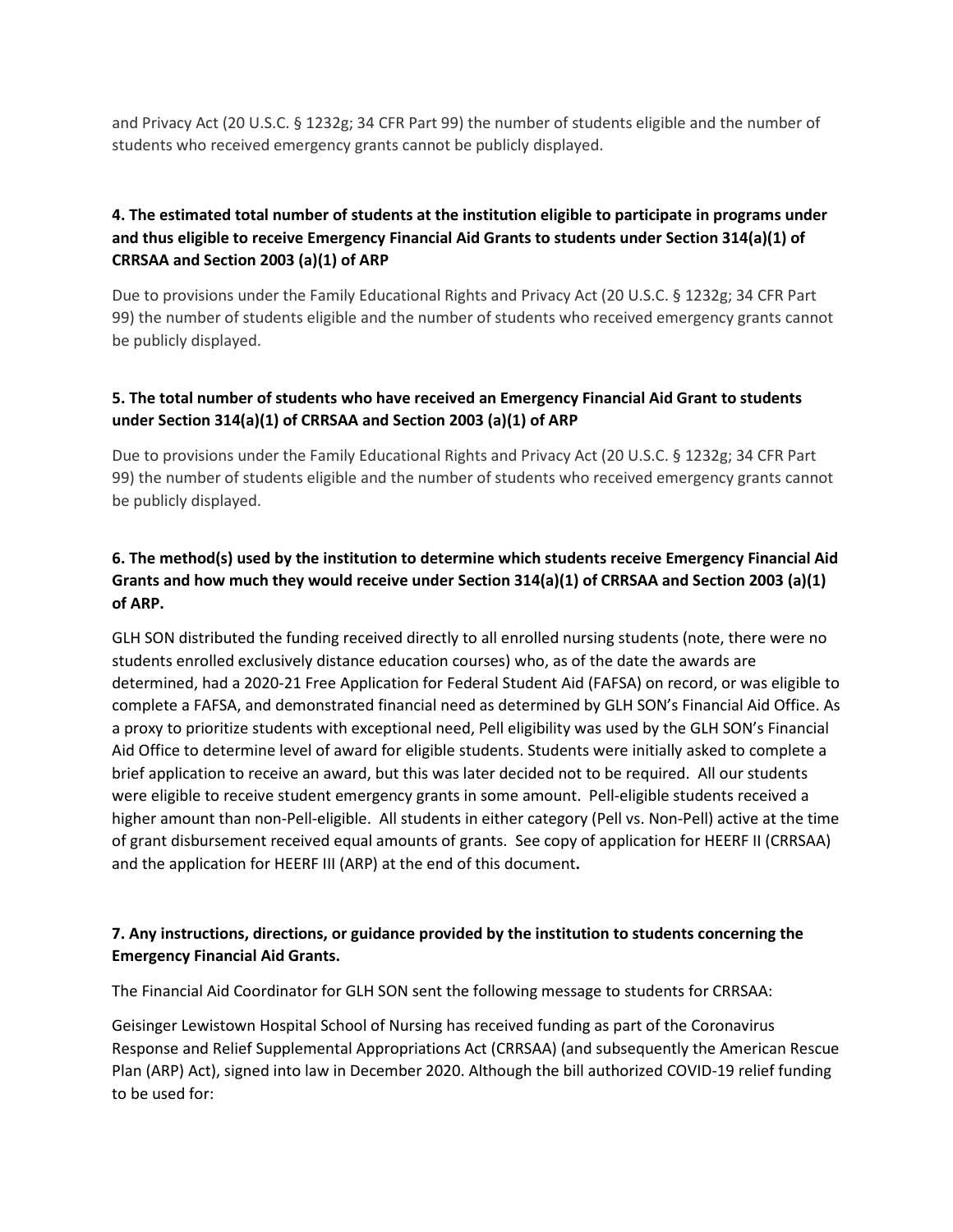- direct awards to students (including those students exclusively enrolled in distance education); and
- institutional costs caused by the pandemic,

at GLH SON, we have decided to use all our funding to make direct awards to students, prioritizing student with exceptional need. These awards will be made to help students recoup costs associated with the pandemic.

Please complete the attached application if you would like to be considered for an award.

## **Geisinger Lewistown Hospital School of Nursing Coronavirus Response and Relief Supplemental Appropriations Act, 2021**

**Supplemental Agreement (CFDA 84.425E) ((a) (1) Student Aid Portion)**

**Student Name:**  $\blacksquare$ 

**Student ID Number (found in Empower):** \_\_\_\_\_\_\_\_\_\_\_\_\_\_\_\_\_\_\_\_\_\_\_\_\_\_\_\_\_\_\_\_\_

**Description of Need for Emergency Relief Funds:** 

**Description of Intended uses of Emergency Relief Funds:**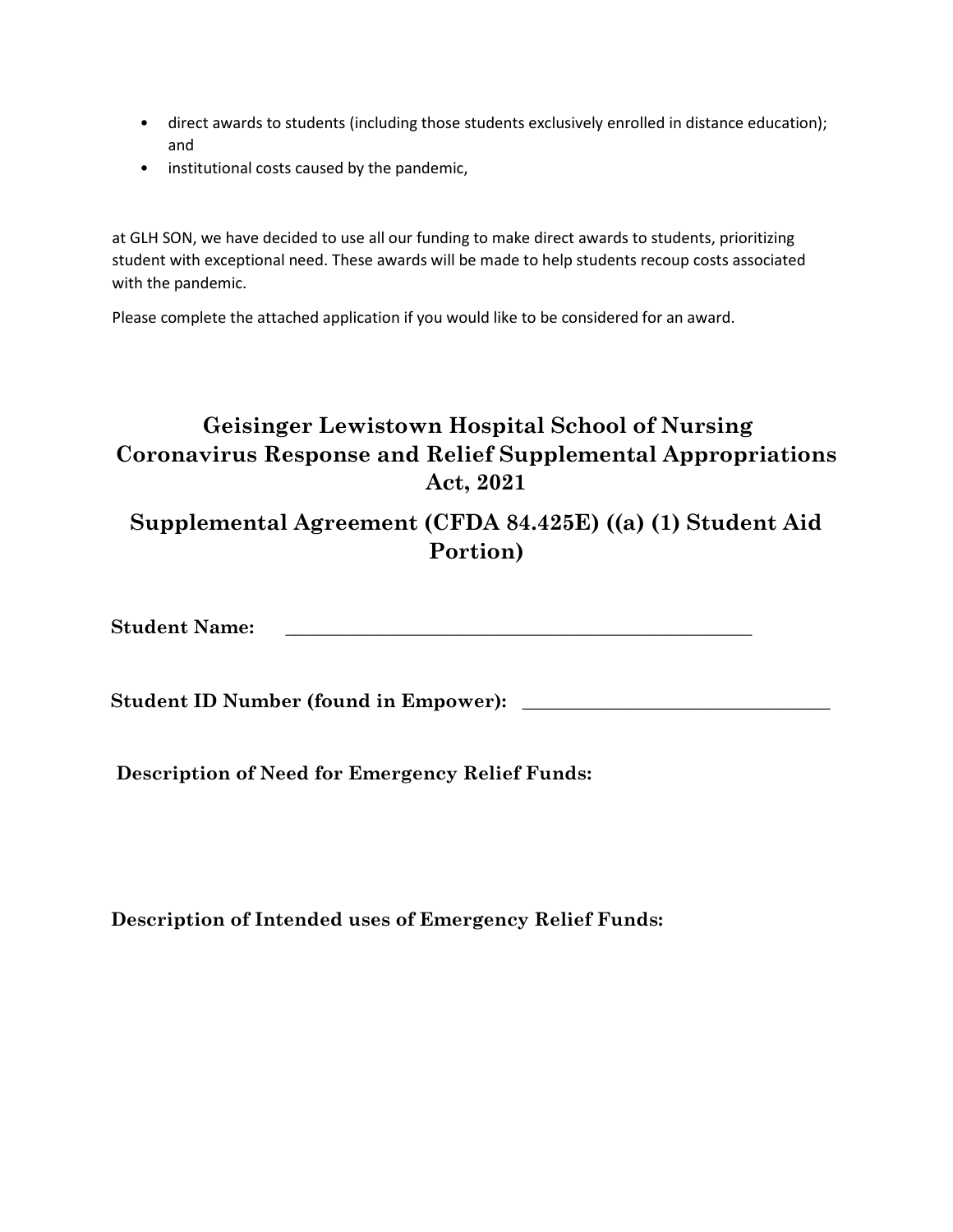### **Acknowledgment and Signature**

I affirm that I need a grant under the Coronavirus Response and Relief Supplemental Appropriations Act 2021. I understand that I may use the emergency fund program for expenses such as food, housing, course materials, technology, health care, childcare, and other related expenses I have incurred due to the COVID-19 and the disruption to Geisinger Lewistown Hospital School of Nursing's campus operations.

\*\*Sign in the box below to certify your understanding and acknowledgement of the grant requirements.

**Signature: \_\_\_\_\_\_\_\_\_\_\_\_\_\_\_\_\_\_\_\_\_\_\_\_\_\_\_\_\_\_\_\_\_\_\_\_\_\_\_\_\_\_\_\_\_\_\_\_\_\_\_\_ Date: \_\_\_\_\_\_\_\_\_\_\_\_\_\_** 

**Yes, I would like to receive a grant.** 

**No, I would not like to be considered for the grant.**

*Submit completed application to hlarndt1@geisinger.edu or via mail to:* 

*GLH SON Attn: Harriet Arndt 400 Highland Avenue, Lewistown PA 17044 by April 9, 2021.*



**The Higher Education Emergency Relief Fund III (HEERF III) is authorized by the American Rescue Plan (ARP), Public Law 117-2, signed into law on March 11, 2021, providing \$39.6 billion in support to institutions of higher education to serve students and ensure learning continues during the COVID-19 pandemic.**

Student Name: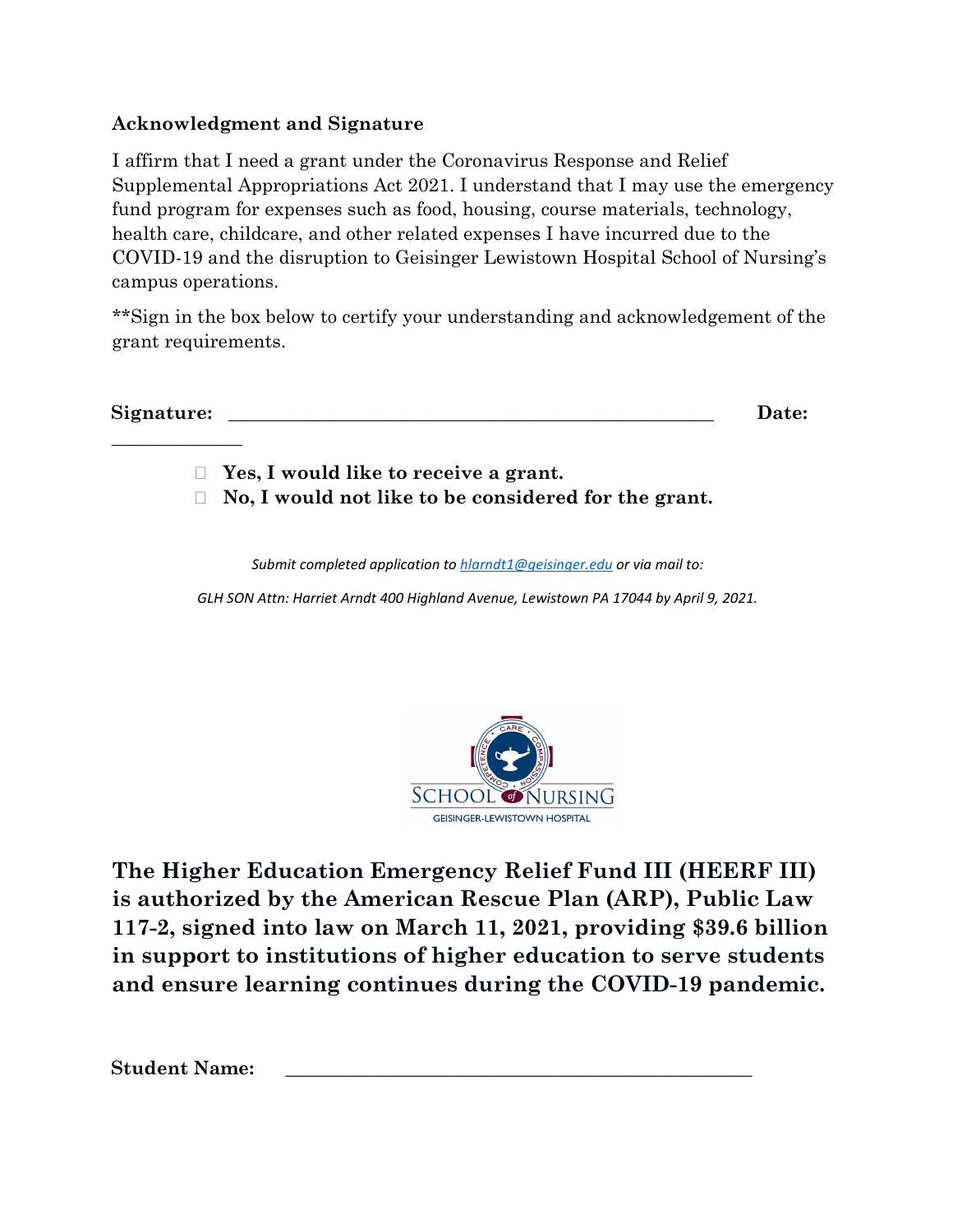Students can apply for Emergency Relief funds to help with any cost that arise due to Covid, such as tuition, food, housing, health care and childcare. The Financial Aid office can use Professional Judgement to adjust line items on your FAFSA to reflect loss of wages, unemployment of a family member or yourself. To request a Professional Judgement, please email the Financial Aid office at [hlarndt1@geisinger.edu.](mailto:hlarndt1@geisinger.edu)

Please explain why the Emergency HEERF III funds can help you. (You may also use the back of this form).

### **Acknowledgment and Signature**

I affirm that I need a grant under the Coronavirus Response and Relief Supplemental Appropriations Act 2021. I understand that I may use the emergency fund program for expenses such as food, housing, course materials, technology, health care, childcare, and other related expenses I have incurred due to the COVID-19.

\*\*Sign in the box below to certify your understanding and acknowledgement of the grant requirements.

#### ${\bf Sigma} = {\bf D}$

**\_\_\_\_\_\_\_\_\_\_\_\_\_\_**